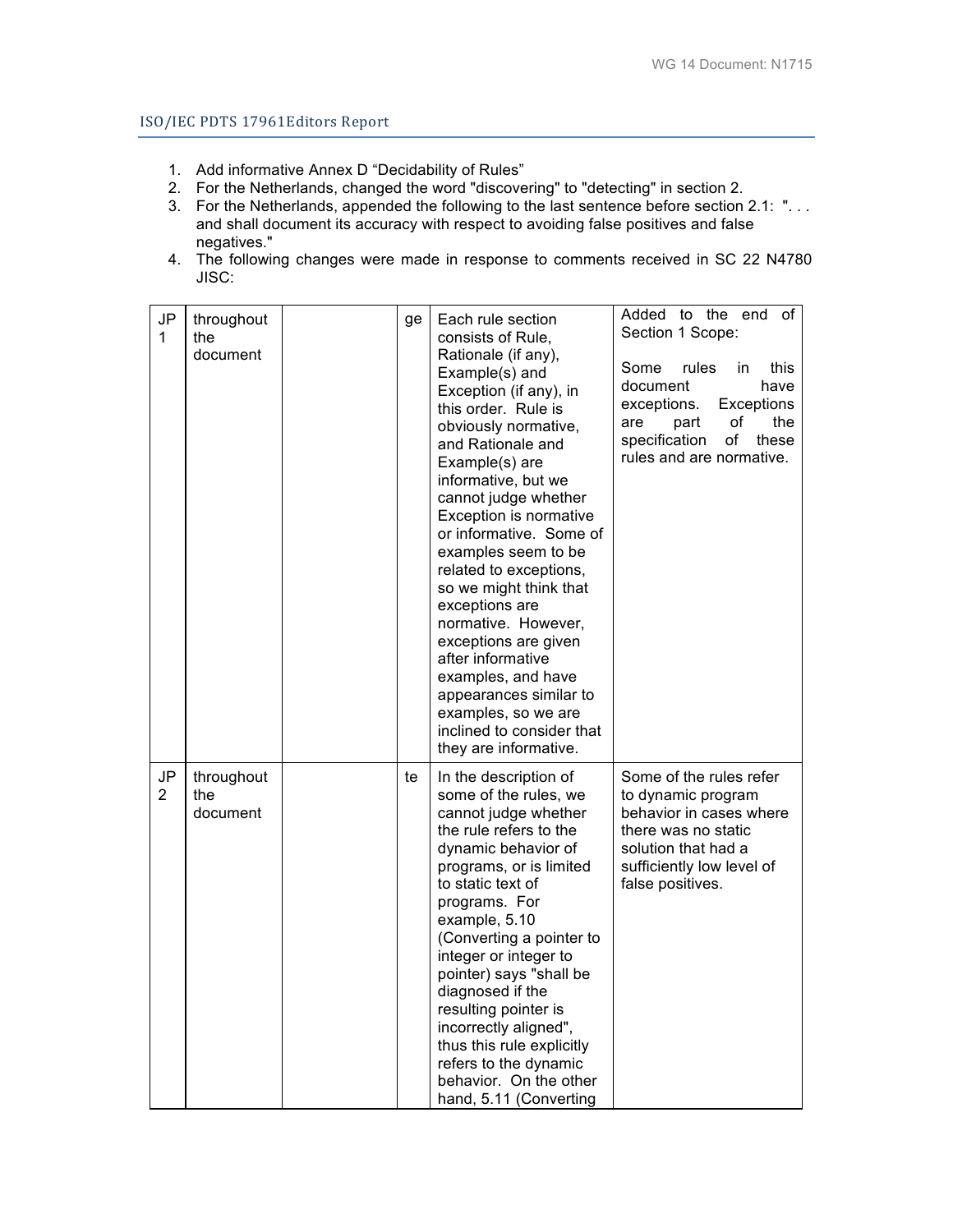|         |              |                                                                     |    | pointer values to more<br>strictly aligned pointer<br>types) says "Converting<br>a pointer value to a<br>pointer type that is more<br>strictly aligned than the<br>type the value actually<br>points to shall be<br>diagnosed". This can<br>be interpreted as a rule<br>on the static relation<br>between two types.<br>This interpretation<br>would not be correct,<br>since Example 2 refers<br>to the dynamic behavior<br>of programs, but<br>anyway, the description<br>of the rule is ambiguous<br>in some sense.<br>RESPONSE: Some of<br>the rules refer to<br>dynamic program<br>behavior in cases where<br>there was no static<br>solution that had a<br>sufficiently low level of<br>false positives. |                                                                                                                                                                                                                                            |
|---------|--------------|---------------------------------------------------------------------|----|----------------------------------------------------------------------------------------------------------------------------------------------------------------------------------------------------------------------------------------------------------------------------------------------------------------------------------------------------------------------------------------------------------------------------------------------------------------------------------------------------------------------------------------------------------------------------------------------------------------------------------------------------------------------------------------------------------------|--------------------------------------------------------------------------------------------------------------------------------------------------------------------------------------------------------------------------------------------|
| JP<br>3 | Introduction |                                                                     | te | Explanations on<br>completeness and<br>soundness are given in<br>Introduction, and the<br>concept "quality of<br>implementation issue" is<br>given here. Standards<br>often have descriptions<br>like "This Standard does<br>not specify the following<br>" in the Conformance<br>clauses. We think that<br>such a position is<br>appropriate for<br>completeness and<br>soundness.                                                                                                                                                                                                                                                                                                                            | Before the last sentence<br>at the End of Section 2.1<br>added the following<br>sentence:<br>This technical<br>specification does not<br>specify that a conforming<br>analyser be complete or<br>sound when diagnosing<br>rule violations. |
| JP<br>4 | Introduction | 2 <sub>nd</sub><br>paragraph of<br>Completeness<br>and<br>soundness | ed | "undecideable" should<br>be changed to<br>"undecidable". Also for<br>"undecideability".                                                                                                                                                                                                                                                                                                                                                                                                                                                                                                                                                                                                                        | Changes made.                                                                                                                                                                                                                              |
| JP<br>5 | Introduction | Table 1                                                             | ed | The lower-right item<br>should be changed from<br>"Unsound" to "Complete<br>and unsound".                                                                                                                                                                                                                                                                                                                                                                                                                                                                                                                                                                                                                      | Changes made.                                                                                                                                                                                                                              |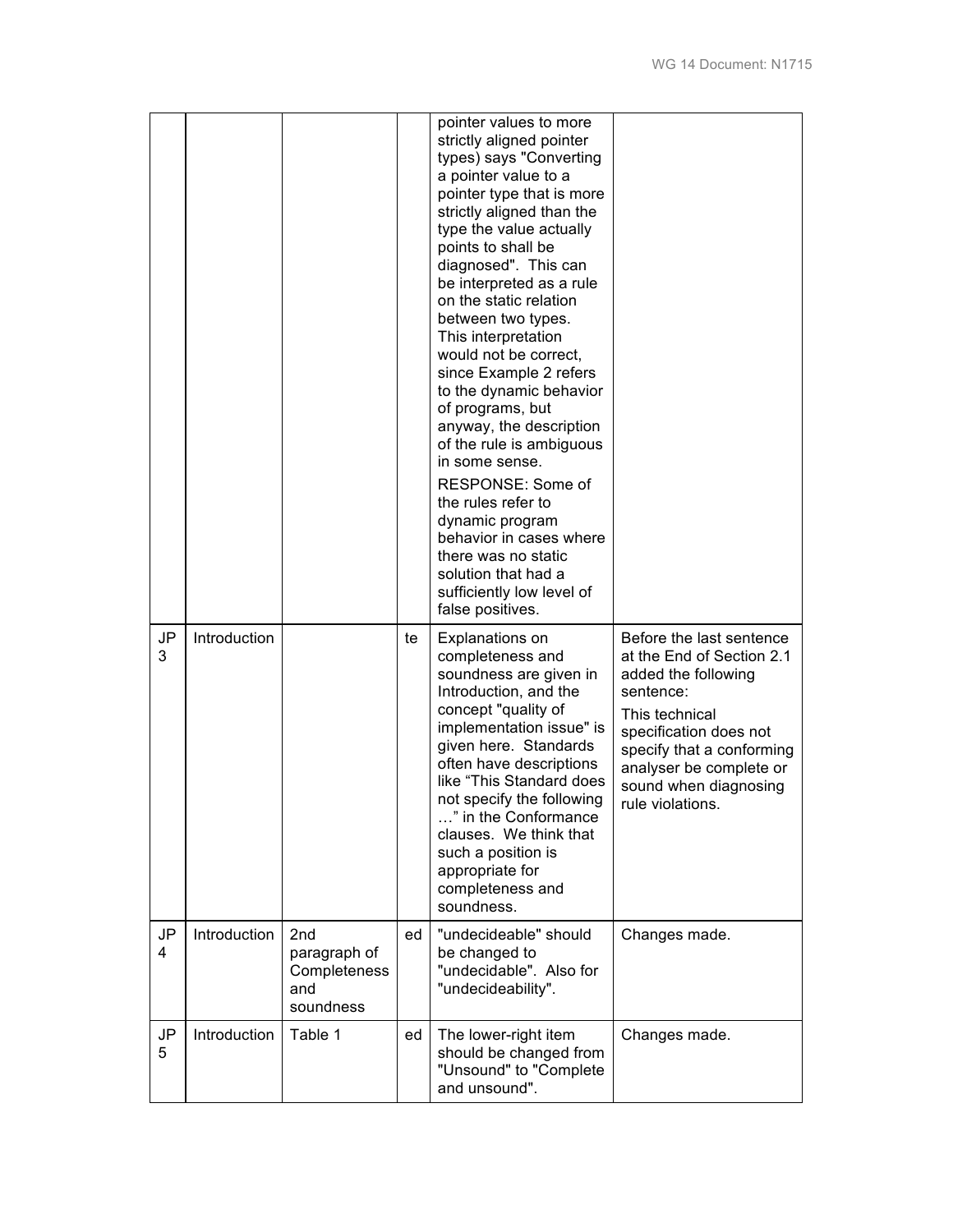| JP<br>6  | Introduction                  | last line of<br>Taint and<br>tainted<br>sources | ed | "value" in "assigned to<br>any value" should be<br>changed to "variable".                                                                                                                                                         | Changed:<br>In this regard, taint is an<br>attribute of a value that<br>is assigned to any value<br>originating from a tainted<br>source.<br>To:<br>In this regard, taint is an<br>attribute of a value<br>originating from a tainted<br>source. |
|----------|-------------------------------|-------------------------------------------------|----|-----------------------------------------------------------------------------------------------------------------------------------------------------------------------------------------------------------------------------------|--------------------------------------------------------------------------------------------------------------------------------------------------------------------------------------------------------------------------------------------------|
| JP<br>7  | 1 Scope                       | page number                                     | ed | Why is the number of<br>the first page "2"?                                                                                                                                                                                       | Template-related<br>problem-fixed.                                                                                                                                                                                                               |
| JP<br>8  | 3<br>Normative<br>references  | 1st paragraph                                   | ed | The term "the C Secure"<br>Coding Rules" should<br>be changed to "this<br>Technical<br>Specification".                                                                                                                            | Change made.                                                                                                                                                                                                                                     |
| JP<br>9  | 4 Terms<br>and<br>definitions | 1st line                                        | ed | The term "this<br>document" should be<br>changed to "this<br><b>Technical Specification"</b><br>which appears in the<br>third line.                                                                                               | Change made.                                                                                                                                                                                                                                     |
| JP<br>10 | 5.11                          | Rationale                                       | ed | The word "that" in<br>"strictly aligned that the<br>value" should be<br>changed to "than".                                                                                                                                        | Change made.                                                                                                                                                                                                                                     |
| JP<br>11 | 5.13                          | 1st line of<br><b>EXAMPLE 4</b>                 | ed | The comma in "section,<br>5.2.4.1" should be<br>deleted.                                                                                                                                                                          | Change made.                                                                                                                                                                                                                                     |
| JP<br>12 | 5.16                          | last line in<br>Example                         | ed | The space between left<br>parenthesis and "string"<br>should be deleted.                                                                                                                                                          | Change made.                                                                                                                                                                                                                                     |
| JP<br>13 | 5.20                          | <b>EXAMPLE 5</b>                                | te | The rule of 5.20 refers<br>to "a C library function<br>with a pair of<br>arguments". However,<br>"malloc" function<br>mentioned in this<br>example has only one<br>argument, so the rule is<br>not applicable to this<br>example. | Broke out 5.20.4 into a<br>new rule 5.21 Allocating<br>insufficient memory<br>[insufmem]                                                                                                                                                         |
| JP<br>14 | 5.21                          | <b>EXAMPLE 7</b>                                | ed | The word<br>"noncompliant" should<br>be deleted in "In this<br>noncompliant compliant<br>example".                                                                                                                                | Change made                                                                                                                                                                                                                                      |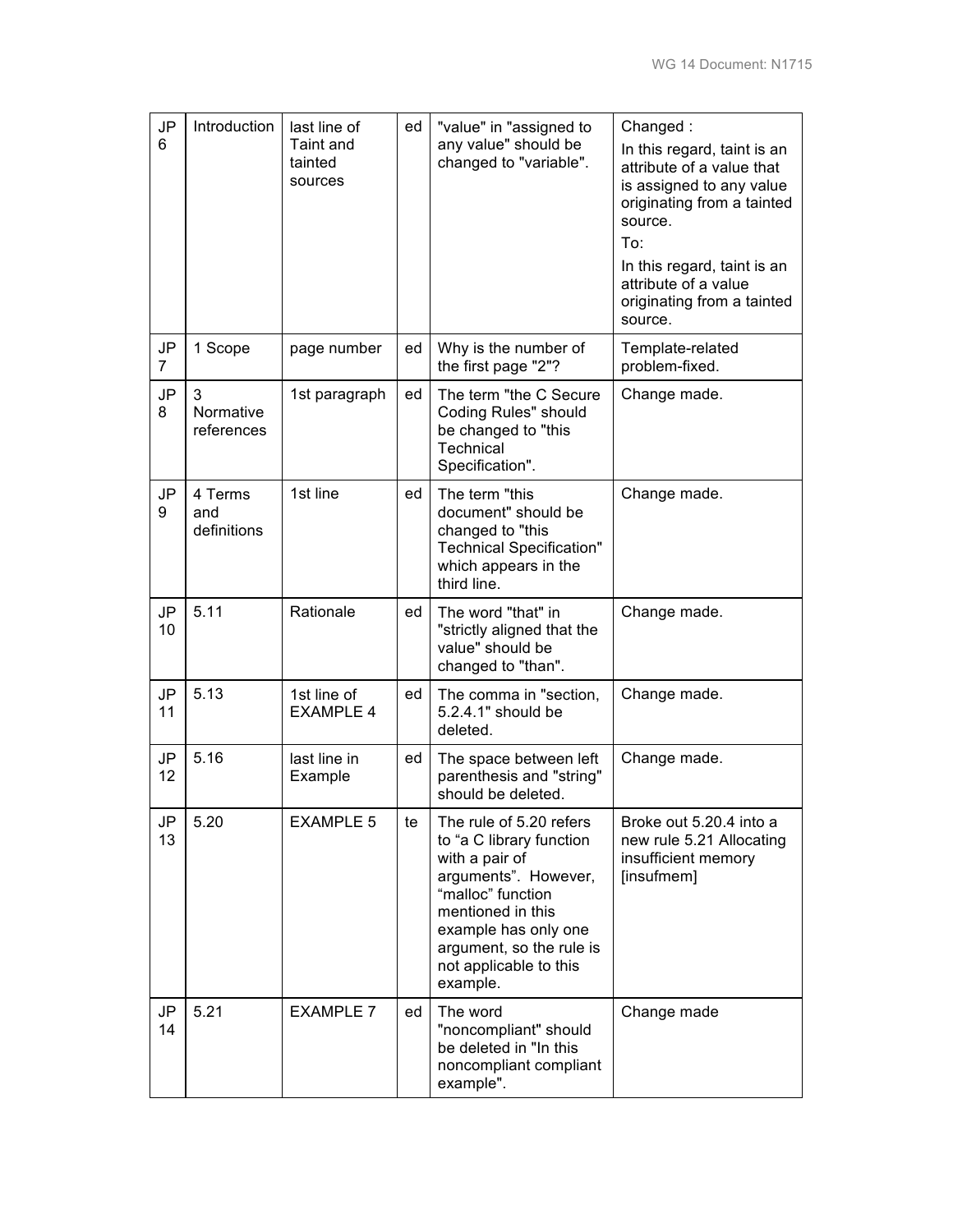| JP<br>15       | 5.23           | <b>EXAMPLE 3</b>          | te | In the last call of<br>"fprintf", the variable<br>"msg" is not used as a<br>format string, and this<br>example is unrelated to<br>the rule given in 5.23.                                                                                                                                                                                                                                                                                                                                                                                                                                                    | Changed:<br>fprintf(stderr, "%s\n",<br>msg); // diagnostic<br>required<br>to:<br>fprintf(stderr, msg); //<br>diagnostic required                                                                                                                                                                                                    |
|----------------|----------------|---------------------------|----|--------------------------------------------------------------------------------------------------------------------------------------------------------------------------------------------------------------------------------------------------------------------------------------------------------------------------------------------------------------------------------------------------------------------------------------------------------------------------------------------------------------------------------------------------------------------------------------------------------------|-------------------------------------------------------------------------------------------------------------------------------------------------------------------------------------------------------------------------------------------------------------------------------------------------------------------------------------|
| JP<br>16       | 5.25           | <b>EXAMPLE 3</b><br>and 4 | ed | The word "solution"<br>should be changed to<br>"example" in "In this<br>compliant solution".                                                                                                                                                                                                                                                                                                                                                                                                                                                                                                                 | Change made                                                                                                                                                                                                                                                                                                                         |
| JP<br>17       | 5.20.4         | 4th example               | ed | The serial number of<br>the example is missing.                                                                                                                                                                                                                                                                                                                                                                                                                                                                                                                                                              | Inserted " 4" after<br>"EXAMPLE"                                                                                                                                                                                                                                                                                                    |
| <b>NL</b><br>1 | $\overline{2}$ |                           | te | - remove the penultimate<br>paragraph of Section 2<br>('For each rule, the<br>analyzer shall report ').                                                                                                                                                                                                                                                                                                                                                                                                                                                                                                      | This was discussed at<br>length, there was no<br>consensus to remove<br>this wording, but during<br>this discussion it was<br>noted that the new<br>MISRA C standard has<br>attached a tag to label<br>each rule as decidable<br>or undecidable. There<br>was consensus to add<br>decidable/undecidable<br>tag to each of the rules |
| <b>NL</b><br>2 | 2              |                           | te | - remove the last<br>paragraph of Section 2<br>('For each rule, the<br>analyzer shall document<br>$\ldots$ ').                                                                                                                                                                                                                                                                                                                                                                                                                                                                                               | In the 3 <sup>rd</sup> paragraph<br>change the word<br>"discovering" to<br>"detecting"                                                                                                                                                                                                                                              |
| <b>NL</b><br>3 | $\overline{2}$ |                           | te | - replace the 3rd<br>paragraph of Section 2 ('A<br>conforming analyzer shall<br>produce ') by the<br>following text:<br>When analyzing a program<br>text, a conforming<br>analyser shall, except for<br>the special cases specified<br>in this section, produce a<br>diagnostic message for<br>each occurrence of a<br>violation of a rule specified<br>in this Technical<br>Specification.<br>The special exceptional<br>cases are:<br>- when a code fragment in<br>a program text violates<br>multiple rules<br>simultaneously, a<br>conforming analyser may<br>aggregate diagnostic<br>messages but shall | Change the last paragraph<br>to:<br>For each rule, the analyzer<br>shall document whether its<br>analysis is guaranteed to<br>report all violations of that<br>rule and shall document its<br>accuracy with respect to<br>avoiding false positives and<br>false negatives.                                                          |